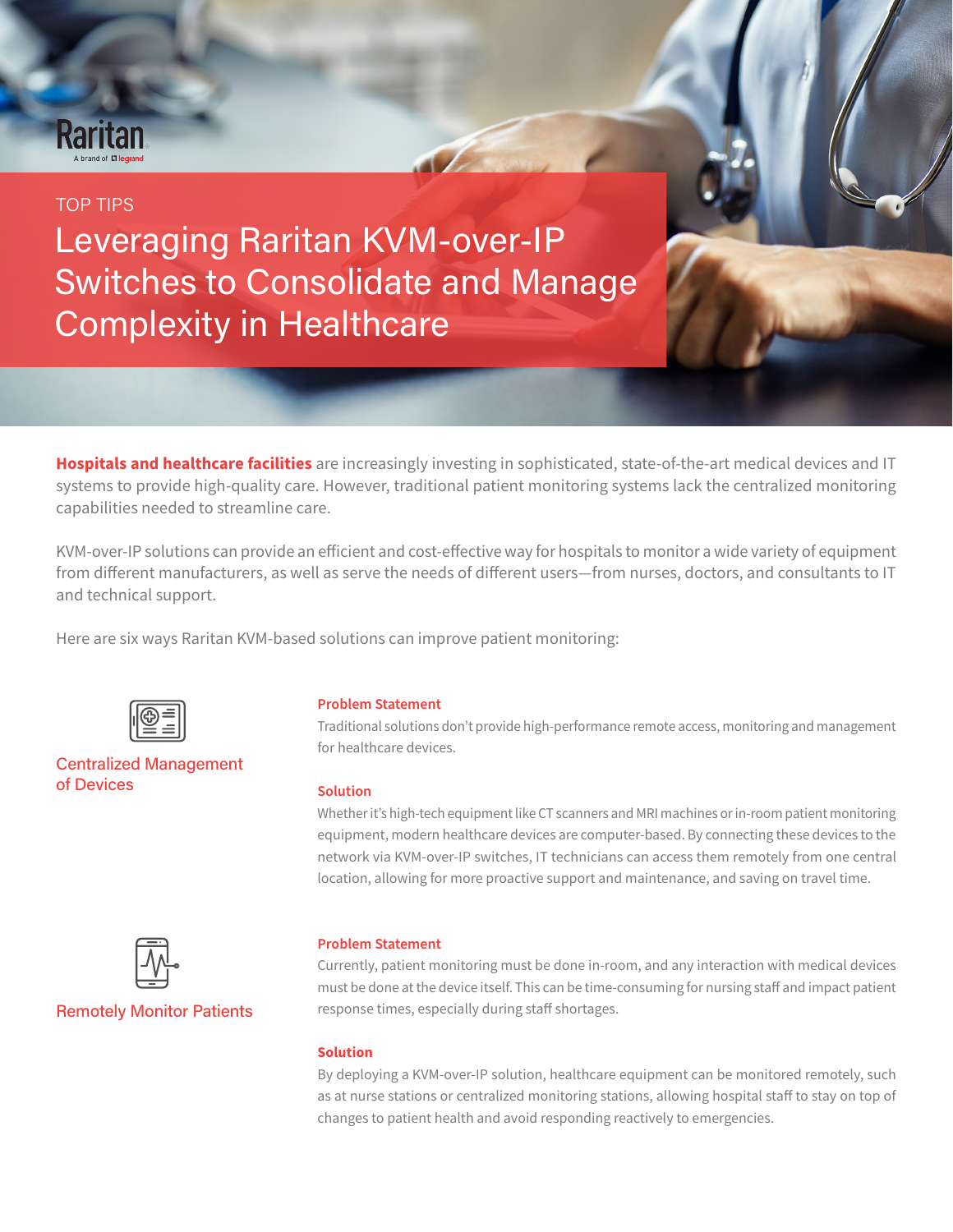

# Trust and Reliability



Controlled Access to Devices



## Securing Patient Records and Data

#### **Problem Statement**

You must be able to trust any devices you deploy in a healthcare setting.

#### **Solution**

Raritan KVM-over-IP switches offer a range of reliability features, such as the dual LAN ports and dual power supplies of the Dominion KX III to make them failsafe. Raritan has been in the KVM business for more than 30 years and maintains a stellar reputation for reliability and quality.

#### **Problem Statement**

The ability to control access is an essential part of remote monitoring and management. This is especially true in healthcare.

#### **Solution**

Controlled access is built into all Raritan KVM-over-IP switches, allowing administrators to control who gets access and see a record of who's been looking at what equipment—a crucial aspect of HIPAA compliance.

#### **Problem Statement**

Security and access to data is critical in the healthcare industry.

#### **Solution**

All Raritan KVM-based solutions are engineered for the strong security requirements and mandates. In fact, our KVM-over-IP solutions meet government and military mandates, including AES & FIPS 140-2 encryption, Common Access Card (CAC) authentication, PIV, FIPS 201, HSPD-12 and IPv6 networking.